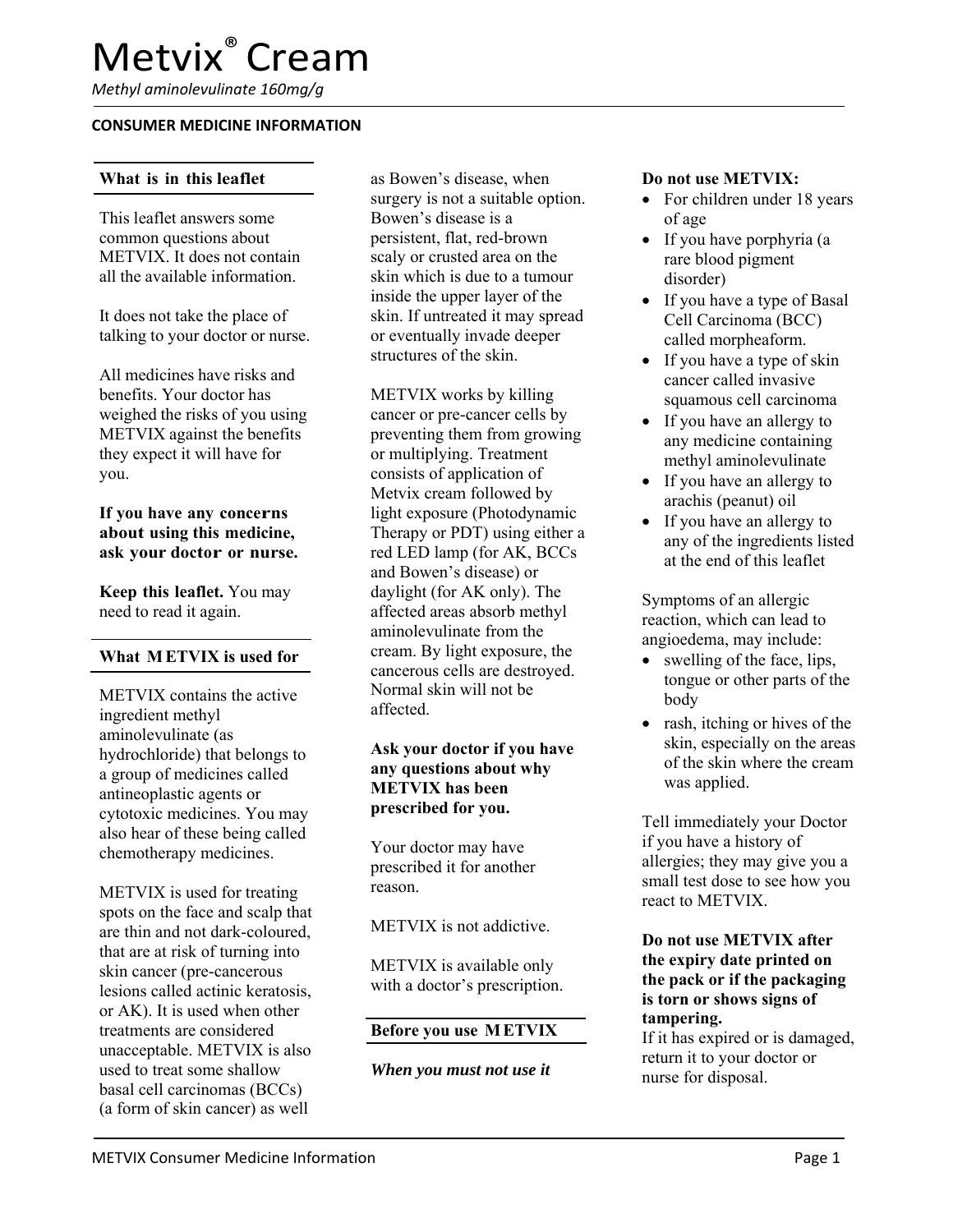### *Before you start to use it*

METVIX should only be used on thin and non-pigmented actinic keratosis (precancerous lesions or AK). The performance of Metvix on thicker, deeper or darker skin cancers is unknown.

METVIX should only be used on the first presentation of any Basal Cell Carcinomas (BCCs). The performance of METVIX on recurring BCCs is unknown.

METVIX should only be used on non-pigmented, small (<40 mm diameter) and non- genital Bowen's disease lesions. The performance of Metvix on larger, deeper, darker or genital skin cancers is unknown.

Before you start treatment with METVIX**,** any UV-treatment on your skin should be ceased.

METVIX treatment with red LED lamp should only be administered in the presence of a doctor, a nurse, or other health care professional trained to apply Photodynamic Therapy (PDT).

### **Tell your doctor if you are pregnant or plan to become pregnant.**

Like most antineoplastic medicines, METVIX is not recommended for use during pregnancy. It is unknown whether METVIX may affect your developing baby if you use it during pregnancy. Your doctor can discuss with you the risks and benefits involved.

### **Tell your doctor if you are breast-feeding.**

A risk to the new-borns/infants cannot be excluded. To avoid the possibility that the baby may be affected by METVIX, you should cease breastfeeding while using METVIX and for 2 days after treatment.

Tell your doctor if you have a history of high blood pressure. Your doctor may decide to measure your blood pressure if you experience severe pain during illumination with the red LED lamp. If your blood pressure is high, your doctor may then decide to stop the procedure.

### **If you have not told your doctor about any of the above, tell him/her before treatment with METVIX.**

# *Taking other medicines*

**Tell your Doctor or Nurse if you are using any other medicines, creams or ointments, including any that you buy without a prescription from your pharmacy, supermarket or health food shop.** 

Some medicines and METVIX may interfere with each other. Your Doctor and Nurse may have more information on medicines to be careful with while using METVIX.

# **How to use METVIX**

# **Health care professionals**

**will perform all of the steps in your treatment:** 

**The treatment session begins with preparation of the cancerous or pre-cancerous skin by removing scales and crusts and roughening of the skin surface.** Some Basal Cell Carcinomas (BCCs) are often covered by an intact layer of skin which should be removed. This helps METVIX cream and light treatment to reach affected skin.

### **METVIX cream is then applied by spatula in a layer to the lesion and a small area of the surrounding skin.**

Avoid getting the METVIX cream into your eyes. METVIX cream should not be applied to eyelids and mucous membranes.

# *PDT with a red LED lamp*

**If your Doctor prescribes photodynamic therapy (PDT) treatment with a red LED lamp source with your Metvix, your lesions are prepared as described above. After Metvix cream is applied, the area will be covered with a dressing, and this should remain in place for 3 hours. The dressing and the cream are then gently removed with saline water, and finally the treated area will immediately be exposed to PDT via a red LED lamp source.** Eyes should be protected from intense LED light, so you will be given goggles to wear during this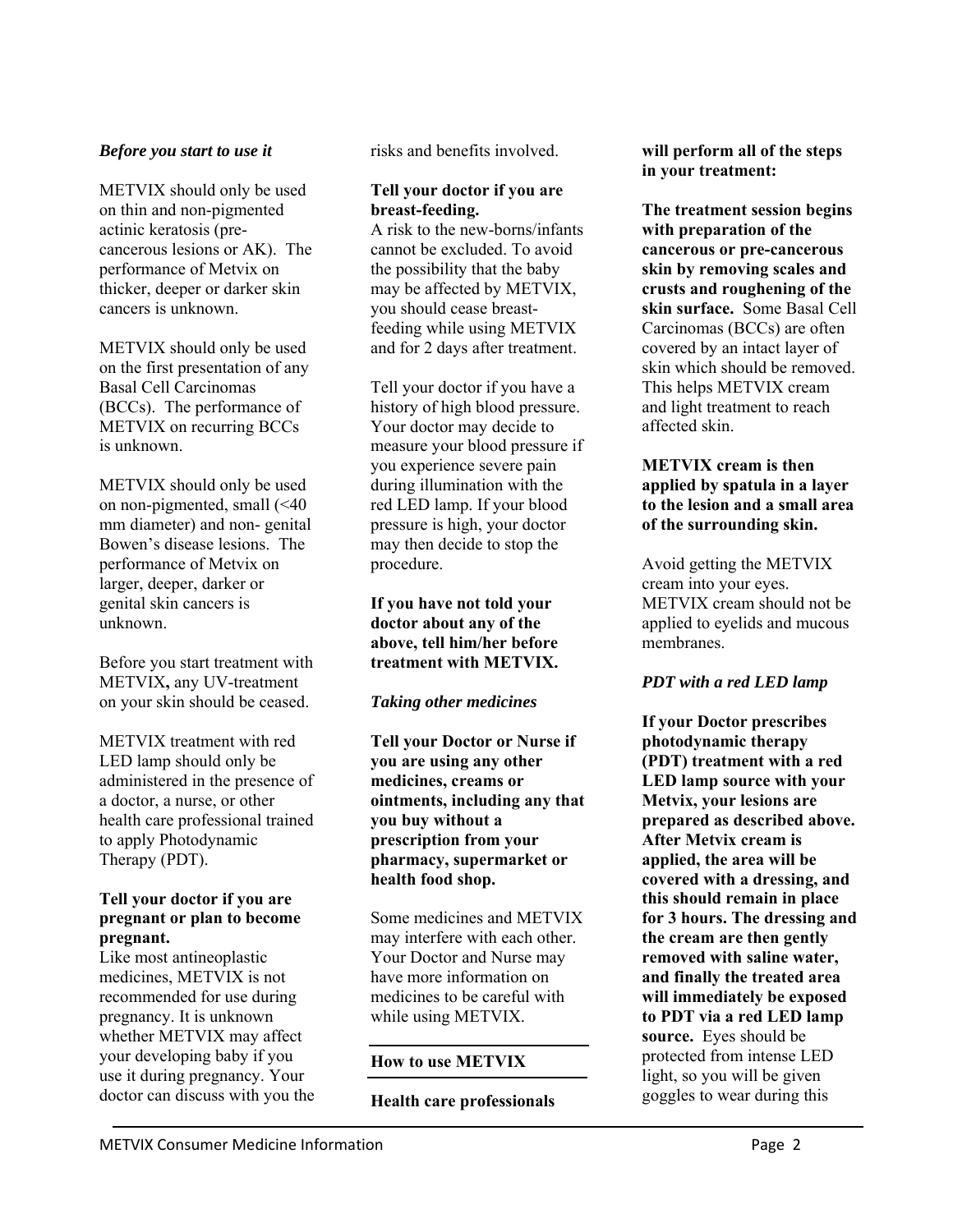treatment.

As a general precaution, sun exposure of the treated area and surrounding skin should be avoided for about 2 days following treatment**.** 

# *Daylight PDT*

**Your Doctor will only prescribe daylight PDT if you have actinic keratosis on the face and scalp, and the weather is suitable to stay comfortably outdoors for 2 hours. If the weather is rainy, or is likely to become so, Metvix daylight treatment should not be used.** An appropriate sunscreen should be applied to all exposed areas. The sunscreen used must offer adequate protection (Sun Protection Factor (SPF) 30 or higher). Only sunscreens with chemical filters should be used with daylight PDT. The sunscreens should not include physical filters (such as titanium dioxide, zinc oxide or iron oxide) as these filters interrupt the effectiveness of the daylight PDT treatment.

**If your Doctor prescribes daylight PDT treatment, your lesions are prepared as described above 15 minutes after sunscreen application. After Metvix cream is applied, no occlusion is necessary before daylight exposure. Treatment with daylight should begin within 30 minutes of Metvix cream application, and should continue for 2 hours.** During this time, you should remain outside and carry out usual daily activities. On sunny days, if you feel uncomfortable in direct sunlight, you may take shelter in the shade. Following the 2 hours exposure period, the cream will be removed with saline water. As a general precaution, sun exposure of the treated area and surrounding skin should be avoided for about 2 days following treatment**.** 

### *Follow up treatment sessions*

**Only 1 treatment session of PDT (either with red LED light or daylight) is required for AK.** Multiple skin lesions may be treated during the same treatment session. Your Doctor will assess the response after 3 months. Treatment may be repeated once only after this period, if necessary. This repeat treatment will also be a single session.

**Treatment for BCC and Bowen's disease will consist of 2 sessions of PDT with red LED light, 1 week apart.**  Multiple skin lesions may be treated during the same treatment session. Your doctor will assess the response after three months. Treatment may be repeated once only after this period, if necessary. This repeat treatment will also consist of two sessions, one week apart. The sites of successfully treated lesions should be reviewed at 6-12 monthly intervals to detect recurrence.

Tell your Doctor if you notice that any of the areas of skin treated with Metvix have changed or appear worse

### *What if I am given too much METVIX*

If the application time or the light dose is increased, a more severe local reaction might result. You should contact your doctor or nurse if you have any concerns.

# *What if treatment is stopped*

**If the treatment is stopped before the full light dose has been given with the red LED light, or before the end of the 2 hour daylight exposure, the success of the treatment might be compromised.** 

#### **Whilst you are using METVIX**

# *Things you must do*

Tell all doctors and nurses who are treating you that you are using METVIX.

If you feel that METVIX is not helping your condition, tell your doctor or nurse.

Tell your doctor if you become pregnant while using METVIX.

# *Things you must not do*

After undergoing METVIX treatment, ensure the treated area and surrounding skin are protected from sunshine for 2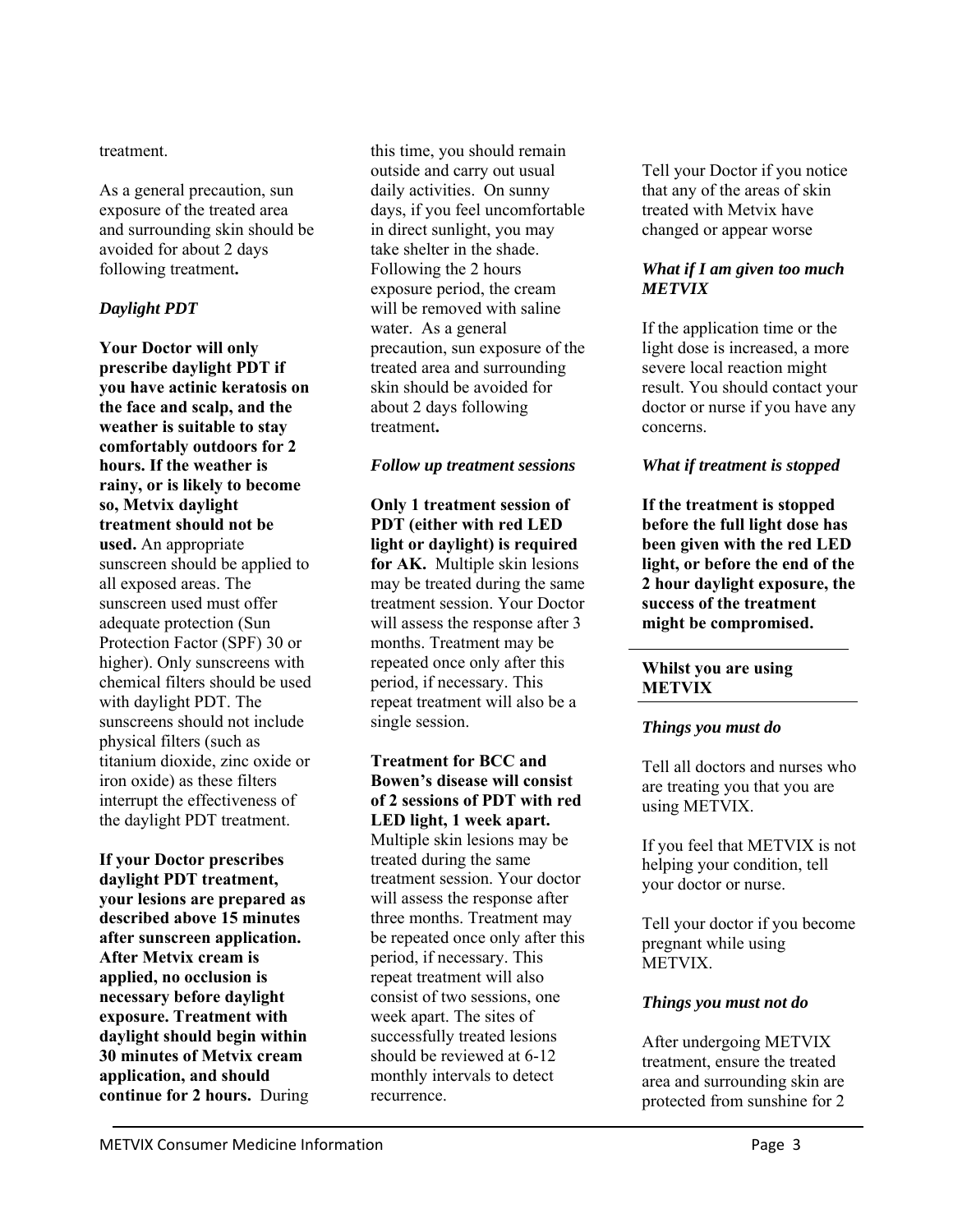days after treatment.

### **Side effects**

**Tell your doctor or nurse as soon possible if you do not feel well whilst you are using METVIX.** 

All medicines can have side effects. Sometimes they are serious, most of the time they are not. You may need medical treatment if you get some of the side effects.

### **Ask your doctor or nurse to answer any questions you may have.**

Tell your Doctor or Nurse if you notice any of the following and they worry you:

- Local discomfort at the treatment site during and after light exposure including skin burning, warm sensation, pricking and tingling skin or stinging sensation, swelling, pain, itching of skin and redness
- Crusting, ulceration, weeping or discharge, blistering, peeling, bleeding skin, skin infection and changes to the colour of the skin
- Headache

These are more common side effects of METVIX, particularly with red LED light Photo Dynamic Therapy (PDT).

The most frequent of these symptoms is a painful and burning skin sensation,

typically beginning during or soon after red light exposure, lasting for a few minutes to hours and resolving on the day of treatment. Severity of these symptoms is usually mild or moderate, but rarely, it may require early termination of illumination.

Treatment with daylight PDT is associated with similar type of side effects but significantly less pain, and substantially less local discomfort than with red LED light PDT.

Tell your Doctor or nurse if you notice any of the following:

- nettle rash (urticaria)
- skin rash
- allergic reaction which can lead to angioedema with the following symptoms: swelling of the face, the tongue or the throat, or difficulty in breathing
- eczema or thinning of skin
- dizziness
- eye pain and eye irritation
- swollen eyes, eyelids, face
- nausea
- fatigue
- skin irritation
- wound haemorrhage

Increase of blood pressure may be induced by pain associated with the use of red light.

These are uncommon side effects of METVIX or their frequency is unknown.

Other side effects not listed above may occur in some patients. Do tell your Doctor or Nurse if you notice any side effects not mentioned in this leaflet.

**Do not be alarmed by this list of possible side effects.** You may not experience any of them.

# **After using METVIX**

### *Storage*

METVIX should be stored in a refrigerator, below 8°C. An opened tube should be used within 28 days.

Keep out of the reach and sight of children.

# **Product description**

# *What it looks like*

METVIX contains 160 mg/g of methyl aminolevulinate (as hydrochloride) and is cream to pale brown in colour. It is supplied in a tube containing 2 g cream.

# *Ingredients*

Each gram of METVIX contains 160mg of methyl aminolevulinate as the active ingredient.

It also contains the inactive ingredients:

- glyceryl monostearate (self-emulsifying)
- cetostearyl alcohol